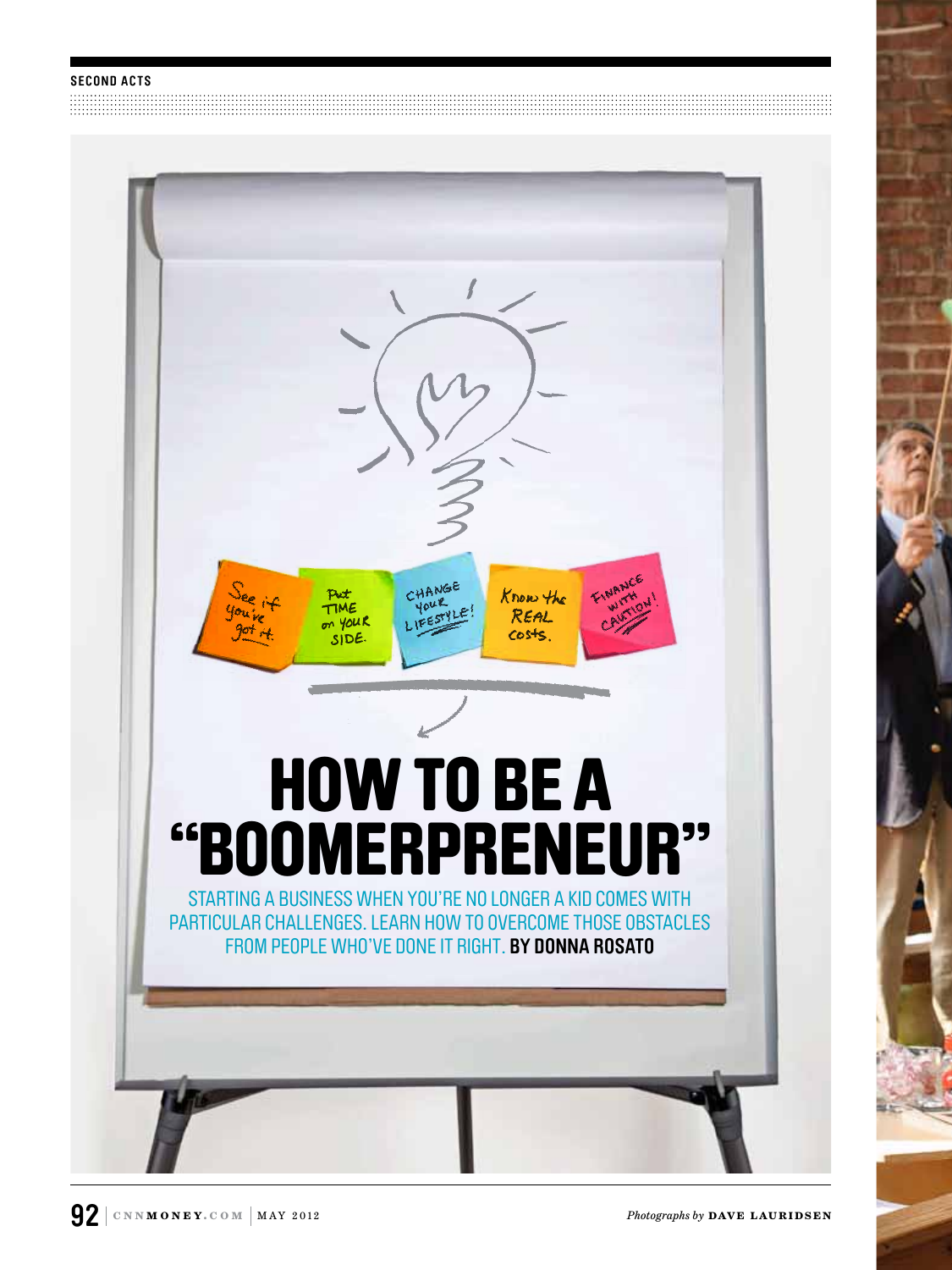five years ago Stephanie ringer, 51, left her steady job as a sales DIRECTOR AT AFLAC TO BUY A BUSINES that facilitates corporate meetings.

粗微血

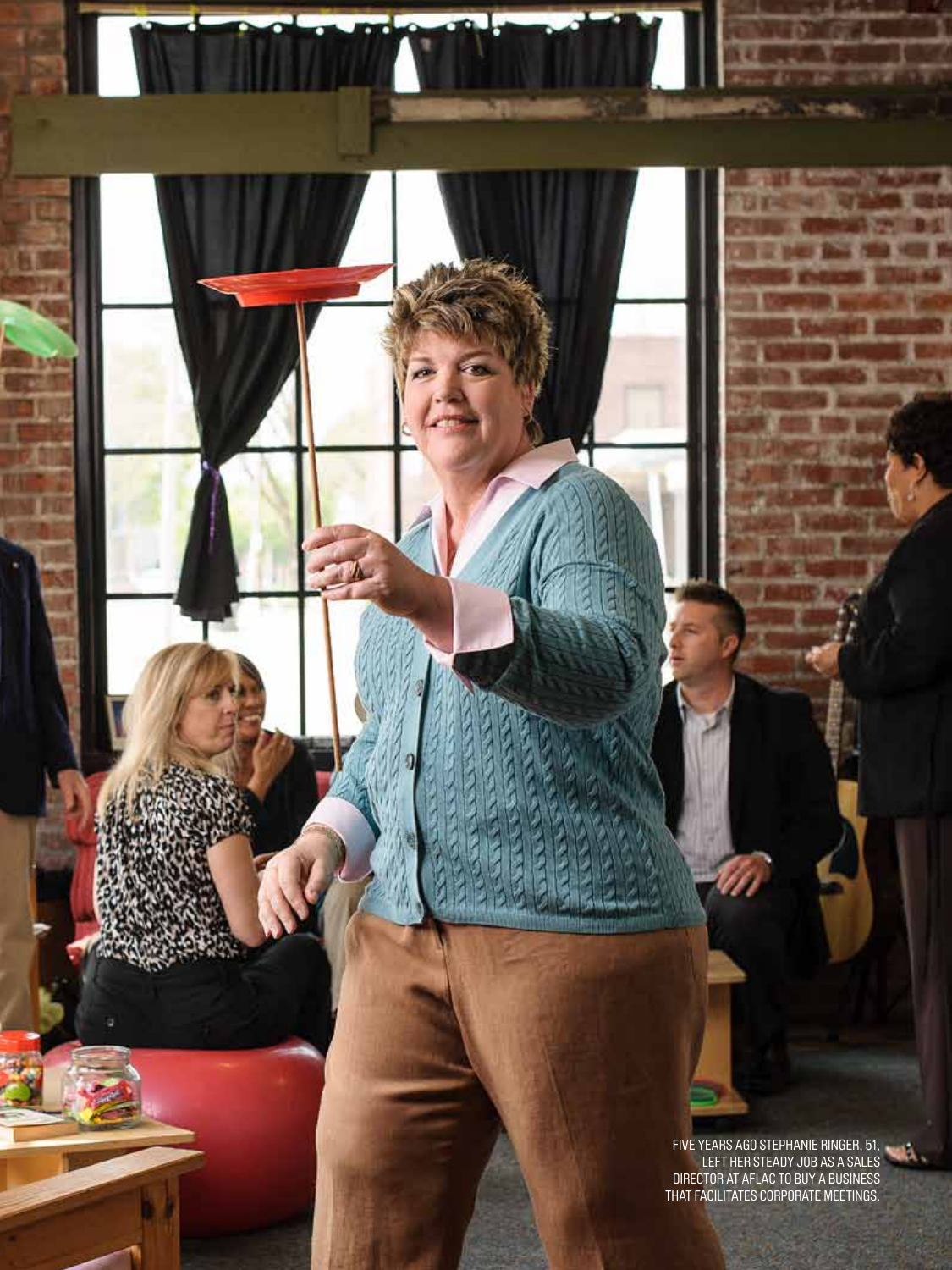

Stephanie Ringer had built her Louisville sales team into one of the top in Kentucky. One of her secrets for keeping her staff motivated? Holding brainstorming sessions in a local meeting space called Work-Shop. She found that the center—with its whiteboards, comfy couches, and crazy toys like hula hoops—fueled productive sessions. So when WorkShop's owners put the business up for sale in 2007, Ringer, then 46, decided to buy it.

Family and friends were surprised at her willingness to take such a risky step at

that point in her career. "Everyone said, 'Are you sure this is a good idea?' " she recalls. "But I felt in my gut it was right." With decades of leadership experience behind her, she was sure she could run a successful business.

Five years later Ringer has six employees and nearly \$300,000 in annual revenue. While she drew only a \$30,000 salary last year, she expects to earn \$60,000 this year and clear six figures by 2013. Most important, she loves being the boss—or, as she calls herself, chief fun officer. "This is the best career move I've ever made," she says.

When you think of today's entrepreneurs, young hotshots like Facebook's Mark Zuckerberg or Google's Larry Page may be the faces that come to mind. But it's baby boomers like Ringer who are striking out on their own at the fastest clip of any generation. Americans 55 to 64 have launched more businesses than any other age group during the past decade, closely followed by those 45 to 54, reports the Kauffman Foundation, a nonprofit dedicated to entrepreneurship. For some, the change has been forced upon them by the tough job market. Others are taking the leap to escape boredom, become their own boss, pursue a passion or simply in hopes of hitting it rich.

Whatever the motivation, entrepreneurs face a tough road. Half of businesses fail within the first five years, the U.S. Small Business Administration reports. Some research shows that boomerpreneurs have more staying power than younger folks, but the stakes are also higher: You have little time to recover from failure, you have higher living expenses to cover, you may have a family depending on your income, and though you've likely amassed more wealth, you're closer to the time when you need to tap those assets.

So how can you beat the odds if you want to join the boomerpreneur boom? MONEY put that question to smallbusiness experts and dozens of fiftysomething entrepreneurs. Their best advice follows.

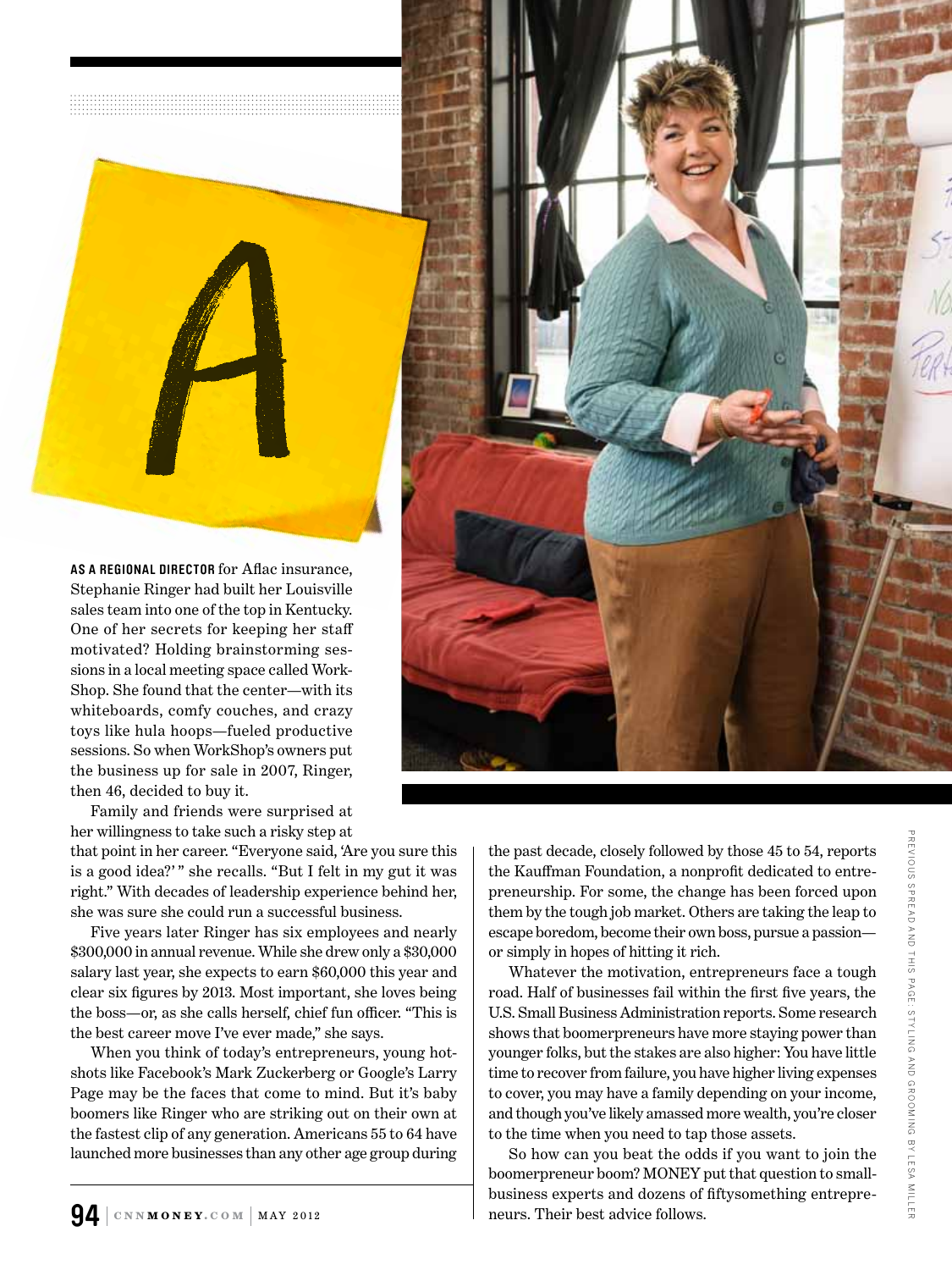

#### **Her strategy**

# **Buy a Biz That's Up and Running**

#### **STEPHANIE RINGER, 51, Louisville**

**Worked for:** Aflac, the insurance company, as a regional director

**Now runs:** WorkShop, the Creative Workplace, a corporate meeting space designed to foster innovation

#### **By the numbers**

Year bought: **2007** Employees: **6** Startup costs: **\$64,000**

Revenue in 2011: **\$300,000** Salary in 2011: **\$30,000**

**"Believe in yourself, but also ask questions of people who have been there and done that."**

## **See if you've got it**

. . . .

**After discovering shops** in Europe dedicated to gourmet olive oils and vinegars,

Jim Milligan dreamed of opening a similar store with tasting rooms. Then living outside the Twin Cities, he thought such a business would do well in a vacation destination like Traverse City, Mich., where he'd often spent time with his in-laws. Getting laid off at age 55 in 2007 from his position as a general manager at 3M gave him the push he needed.

Those first few years running Fustini's—named for the Italian word for the stainless-steel containers used to store olive oil—were harder than he'd expected. Milligan put in 80-hour weeks. "I was on my feet a lot," he says. Between hiring staff, managing inventory, and working the register, he was more mentally and physically taxed than ever before. But, he's quick to add, "it's been incredibly satisfying too."

No matter what field you go into, you'll probably find that owning a business requires more multitasking, risk taking, and stress management than your old job did. In the beginning, at least, you'll be CEO, secretary, and everything in between—expect long days on the job and sleepless nights ruminating over what-ifs. "You have to consider your health,

your stamina, your tolerance for risk, and whether this is something you really want to do at this stage of life," says Colorado Springs financial planner Mary Alpers.

fow to

ponee

#### **HOW TO DO IT**

**• Do a self-assessment.** "Successful entrepreneurs are calculated-risk takers," says Mary Beth Izard, startup consultant and author of *BoomerPreneurs*. Look back on your career to see how well that describes you: Have you set high goals for yourself? Are you fiercely competitive, always looking to what's next? Have you thrived amid uncertainty? Do you enjoy making decisions? Are you quick to adapt? Most important, have you maintained your drive as you've aged? If you can't say yes to most of those questions, the entrepreneurial life isn't for you. To be fair, not all businesses require the same amount of chutzpah. A freelance graphic designer won't face the same pressures that a restaurateur with high overhead and a big staff does. "You can match a business with your risk tolerance," suggests Izard.

 **Make sure you're in love.** Unless you're 100% enthusiastic about your product or service, you'll resent the time you put in. Passion, on the other hand, can sustain you through long hours and energize you in ways you haven't experienced in years, says Lesa Mitchell, vice president at the Kauffman Foundation. Should you be forced into entrepreneurship, look for a niche that motivates you. If you're leaving a job, find ways to put your fervor to the test before quitting. Before opening a café, for example, shadow a restaurateur to see whether you'd like it as much as you think. Try out your idea in your spare time before launching it.

#### **. . . . .**

## **Put time on your side**

**Marguerite Cole** had long wanted to start her own business but figured she'd wait until age 60, when her home would be paid off. When a 2009 restructuring at Microsoft cost her her job as director of sales strategy, however, the then-47-year-old moved up her plan. With only six months of severance and a monthly mortgage bill, she needed income fast. Since she had lots of contacts, she decided to launch a business-strategy consulting firm. Thanks to low overhead, "I've been able to pay myself a salary every month since starting," says the Redmond, Wash., resident.

As Cole was acutely aware, older entrepreneurs don't have the many years a twentysomething has to succeed, let alone recover from failure. So put in legwork to make sure your venture will be among the 50% that survive—and to ensure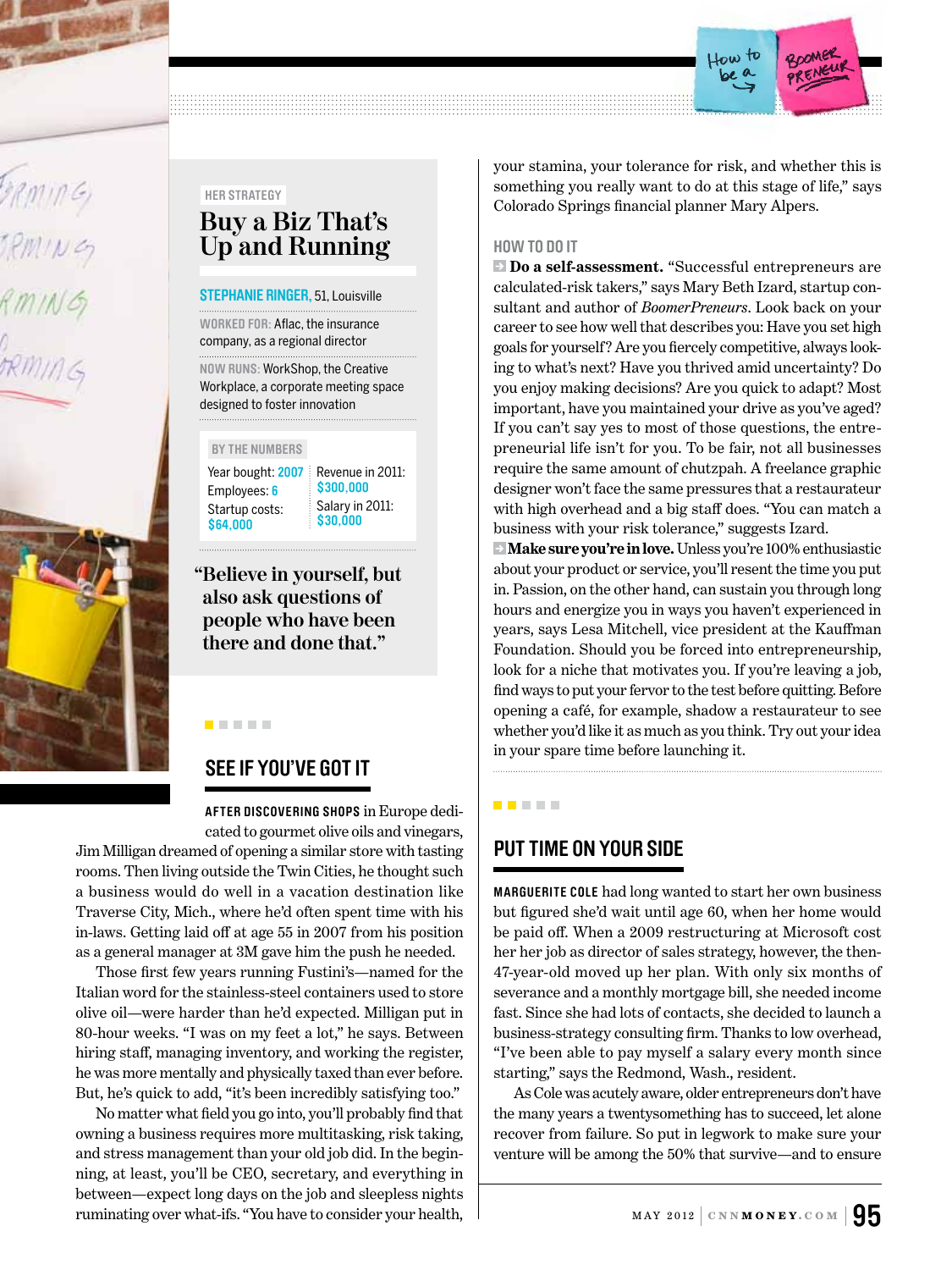that you'll be thriving soon. The average business takes three years to show a profit, the SBA reports. Shoot for under that average so that you don't have to lean too heavily on your savings, says planner Alpers.

#### **HOW TO DO IT**

**Aim for a quick profit.** Buying an existing company, as Stephanie Ringer did, will get you up and running faster than starting from scratch. Or aim for a business that's not capitalintensive, à la Cole and the other 5 million boomers who are consultants, according to small-business services provider MBO Partners. Most start up with less than \$5,000. Have a more ambitious idea in mind? Run a breakeven analysis—find help at sba.gov—to see whether you'll profit within three years.

 **Do what you know—or learn before you launch.** "If you're starting a business within your area of expertise, the likelihood of success will be higher," says Izard. You'll be able to leverage your network and years of experience. Going boldly into new territory is especially risky in your fifties. But if you're set on it, familiarize yourself with the field first: Get training, attend conferences, find a mentor. Or bring in a collaborator with the knowledge you lack.

**Have a plan B.** Even careful planning won't guarantee results. Set a limit now on how long you'll give the venture to meet your projec-

tions, based on your resources (see the next section). Also think about what you'll do if the business doesn't survive. Go back to your old employer? Retire early? Stay connected with former bosses and colleagues in case you need them.

. . . .

### **change Your Lifestyle**

**Fort collins, colo., Neighbors** Bob Flynn, now 57, and Ray Schofield, 51, had spent most of their careers at technology companies—Flynn as an engineer, Schofield as a financial analyst—both making in excess of \$100,000. But after a restructuring cost Flynn his job and Schofield's position was transferred to California, the two landed at an airport shuttle company. Working there gave the men, both environmentalists, an idea for a new niche: an environmentally



#### **Their strategy**

# **Start a Company From Scratch**

#### **Bob flynn and ray schofield,** 57 and 51, Fort Collins, Colo.

**Worked for:** Technology firms, as an engineer and financial analyst, respectively; then for an airport shuttle company

**Now run:** GreenRide, an eco-friendly shuttle running between Fort Collins and Southern Wyoming and Denver airport

Year started: **2008** Employees: **80**

BY THE NUMBERS **Startup costs: \$250,000** Revenue in 2011: **\$2.2 million** Salaries in 2011: **\$70,000 each**

**"Know the industry you're going into and be passionate about it. You have to provide a great product or service." —bob Flynn**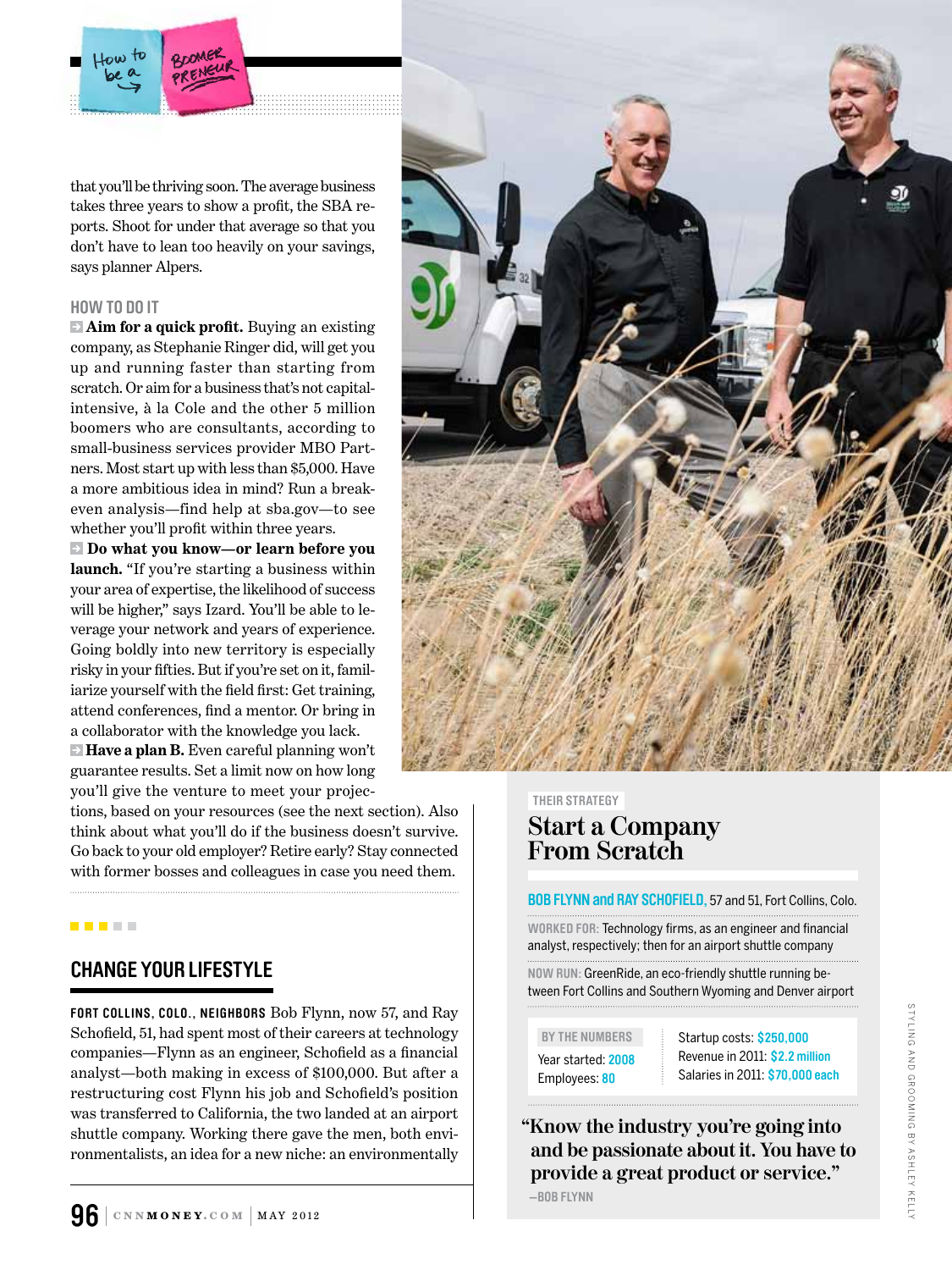Breaking DOWN **The Boomer** Business



friendly shuttle service. In 2008 they launched GreenRide.

Their first-year take? Just \$35,000 each, which barely covered Schofield's \$2,200-a-month mortgage. His wife, a physical therapist, had to put in twice as many hours to help with expenses; Flynn's wife took a part-time job to provide health insurance. Both families drained their cash reserves. "We made sacrifices to pay the bills," says Schofield. Fortunately, after two years of profitability, they're starting to see the

rewards: Next year they'll pay themselves \$85,000 each.

Flynn and Schofield were so accustomed to six-figure incomes that they had expenses to match. The duo managed to cobble together just enough to cover their expenses, but only by the seat of their pants. A better move? Plan as much as you can for a drop in income your first few years out. "But also make sure the business can eventually pay you a salary commensurate with your needs and wants," says Pewaukee, Wis., financial planner Kevin Reardon.

#### **HOW TO DO IT**

**Project your income potential.** Build a sufficient income for yourself into your business plan. Figure in health insurance costs, too, if you don't have a working spouse who can provide coverage. And be sure the salary you'll draw includes room for retirement savings soon.

**Ratchet back now.** If you have the luxury of being employed before launching, cut your living costs and supersize your cash cushion. Besides giving you a little more financial security, this is a good test of whether you can handle the meager early years as an owner.

 **Keep a hand in your old job.** Unless you're out of work or your new business presents a conflict of interest with your job, you needn't go cold turkey from the corporate world. Pursuing your passion on the side allows you to keep a paycheck and reinvest profits from the business, says Izard. Ringer hung on to her job at Aflac for nearly a year after buying WorkShop: "It gave me a chance to grow the business to the point where I knew I could run it full-time."

**. . . . .** 

## **know the real costs**

**After a deal** to become a partner in the pharmacy where she worked fell through in 2009, Sandi Bryant, then 45, decided to open a long-term care pharmacy service in Fairview, N.C. She projected startup costs of \$300,000. Among other things, that would require using \$100,000 from her 401(k) and putting her home up as collateral to secure \$150,000 in financing. Understandably, she and her husband were anxious: "There was a lot at stake if the business didn't take off."

To see whether the risk would be worth it, she painstakingly calculated how many prescriptions she'd have to fill to break even. "Once I ran the numbers, I was confident I'd see a profit in the first year," she says, and she was right: Americare Pharmacy broke even after eight months. She's now paying herself a \$150,000 salary and expects to clear her debt in two years. As for her retirement, she's again funding an IRA and considers the business a big part of her nest egg.

Almost half of entrepreneurs ages 44 to 70 used personal savings to launch, a survey by baby boomer think tank Civic Ventures found. While older owners often have more re-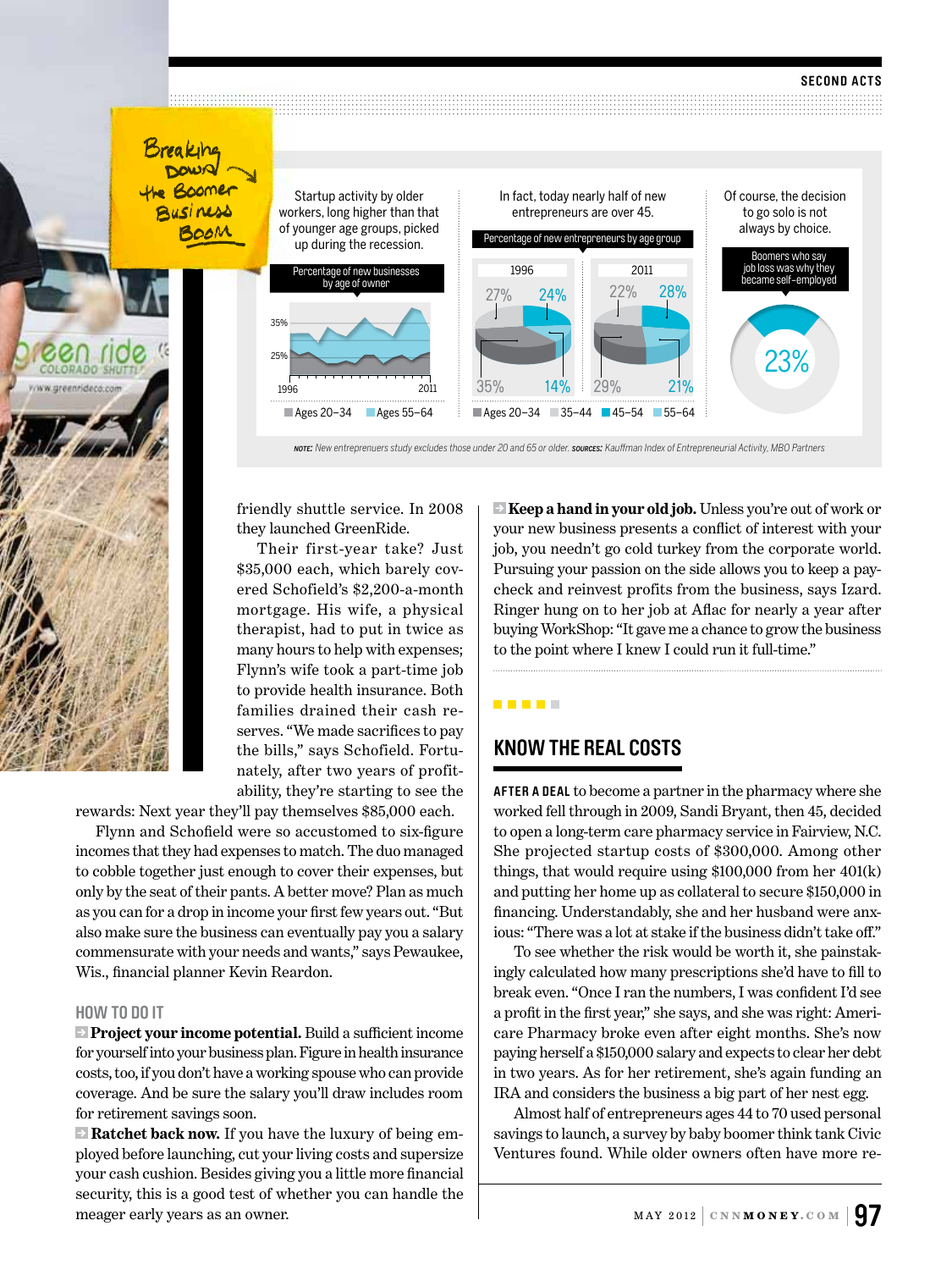sources, diverting those savings into a business is dicey. "It's the opposite of diversification," says Alpers. Instead of dialing back your risk, as you normally should at this age, you're concentrating in something with a 50% chance of failure. Whether you can afford to do so depends on how much you have and how flexible you can be.

COOMER

#### **HOW TO DO IT**

 **Figure out the tab to get going.** "Most entrepreneurs grossly underestimate startup costs," says Reardon. With less than 20 years to retirement, however, the effects of spending more than you'd intended will be keenly felt. Get a realistic appraisal by talking to owners of similar businesses. Remember, those startup costs include living expenses until you can pay yourself a sufficient salary (a spouse's job can help).

**See what you'll be giving up.** To decide how much skin you can put in the game, "you've got to look at the opportunity costs," says Izard. The biggest impact will likely be on your retirement. First, use the retirement

income calculator at Troweprice .com to estimate what you can expect to collect after you leave



the workforce based on your current situation. Then run the numbers as if you'd invested—and lost—your startup costs. Are you willing to live on that or work longer to recover? You may also have to suspend saving for retirement. Halting \$15,000 in annual contributions for three years at 50 will leave you with \$114,000 less at retirement, assuming 6% annualized returns and quitting at 67, says Alpers. At a 4% withdrawal rate, that's \$4,400 less in year one, more each year as you adjust for inflation.

 **Get the rest of the clan on board.** When Flynn and Schofield launched GreenRide, it was an adjustment not just for them but for their families as well. Both stopped saving for their children's education. As a result, Schofield's son took loans for college. Flynn's son will attend a state school and live at home to save money. "Not the college experience we'd hoped for him," says Flynn. The lesson? Understand that your new venture doesn't just mean tradeoffs for you. "You have to look at how the business will affect your whole family," says Alpers. Discuss ways in which you're willing to be flexible, whether that's working longer or sending the kids to a public college—and what's nonnegotiable. Make it clear that the tightfisted times won't last forever.

#### . . . . .

### **Finance with caution**

**unable to fund greenride** solely from their own pockets, Flynn and Schofield struggled to line up financing. "We approached a lot of banks, but they said, 'If you're not making money, we're not giving you a loan,'" recalls Flynn. They eventually turned to a banker they had worked with at their old jobs and secured an SBAbacked loan for \$250,000. But both had to put up their homes as collateral. "We put our lives on the line to do this," says Flynn. "There was little room for error."

Borrowing for your business can be just as damaging as tapping your savings. And tying your personal assets to your debt ratchets up your risk. Flynn and Schofield are paying down that debt from GreenRide's revenue, but "we're still really exposed if the business fails," says Flynn. If you must borrow, look for a better way.

#### **HOW TO DO IT**

 **Apply as a business.** As long as your operation is a limited liability or S corporation, the bank can't come after your assets if you default, unless you've put them up as